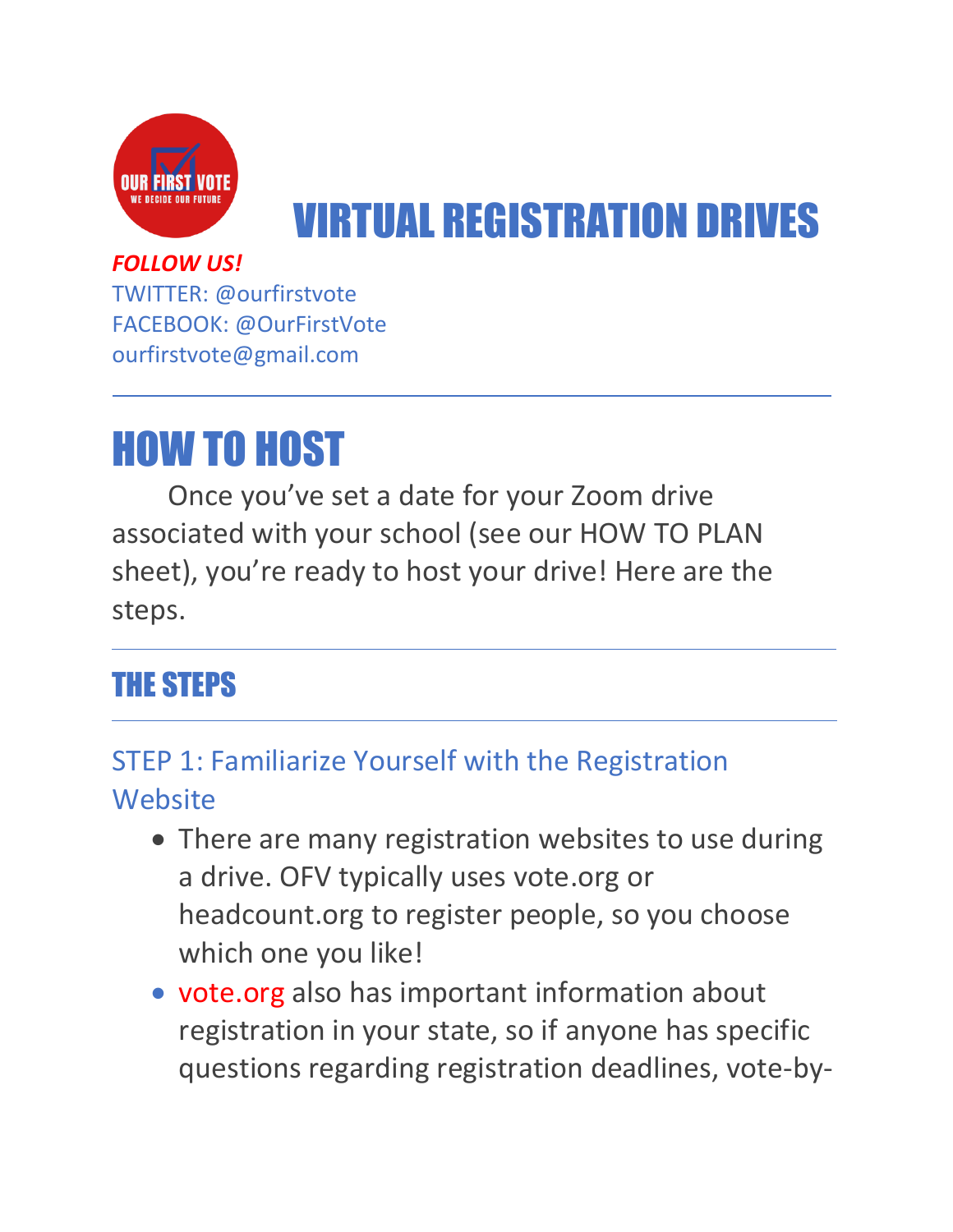mail options, or rules for voting in your state, you can direct them to vote.org

### STEP 2: Count Heads!

- Once everyone has clicked the Zoom link and logged in to your meeting, make sure you count how many people are registering at your drive
- We like to keep track of our numbers so we know how much we've contributed to the movement! You should be proud of ANY number of peers you register. As an ambassador, you can email the NUMBER OF STUDENTS you register to [ourfirstvote@gmail.com,](mailto:ourfirstvote@gmail.com) along with:
	- 1. YOUR STATE
	- 2. YOUR CITY/COUNTY
	- 3. YOUR SCHOOL NAME (optional)
	- 4. YOUR NAME and the NAMES of ANY OFV AMBASSADORS who helped run the meeting (optional, but if you'd like us to give you a shoutout, we recommend this option!)

### STEP 3: Begin Registration

• Instruct your peers to open a new window to [www.vote.org](http://www.vote.org/). There, they will click on "Register to Vote" and begin entering their personal information.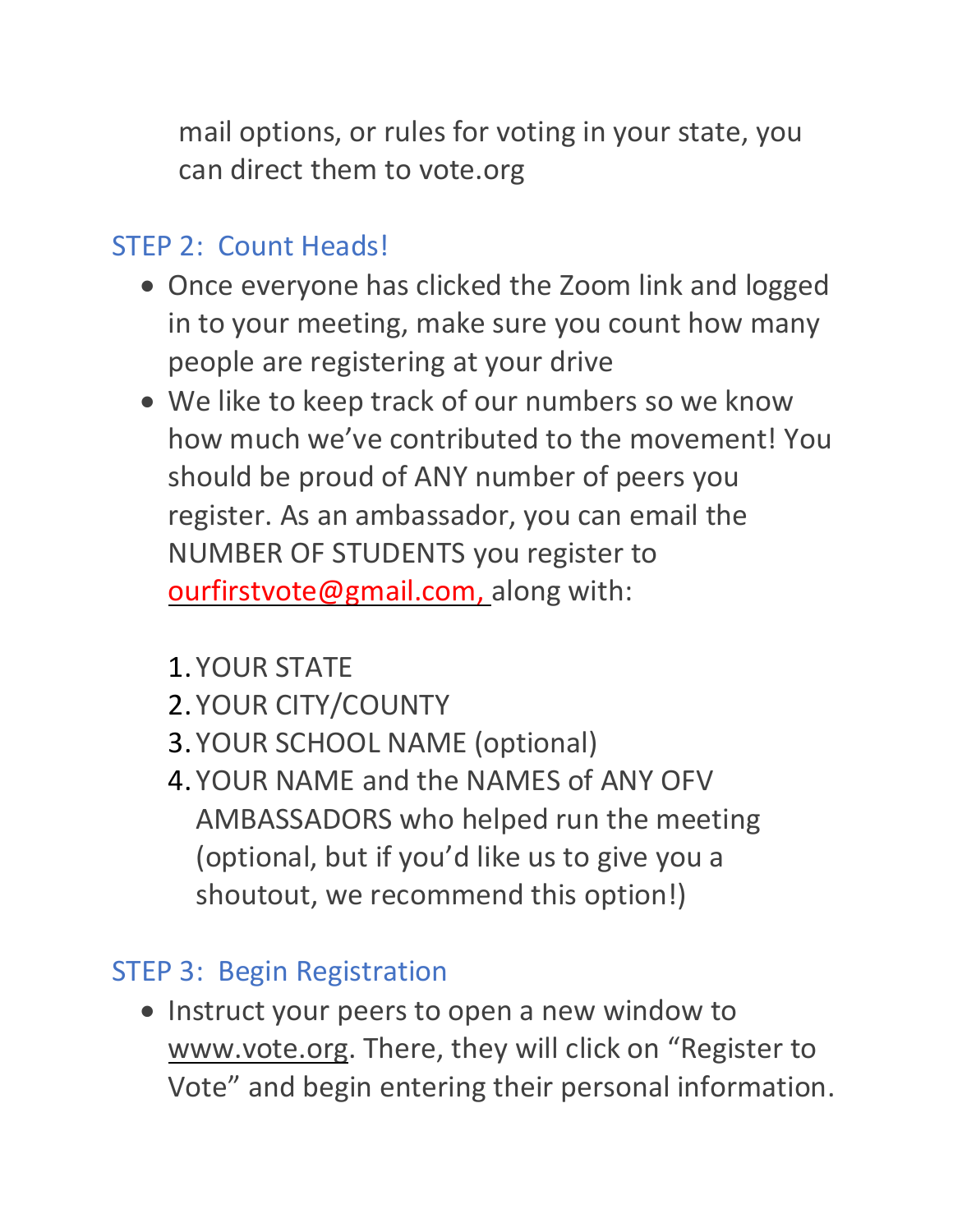- Once they are finished entering their info, they click "CONTINUE." They will be redirected to a page that asks whether or not they have what they need to register online, so they will click the option that says "I have what I need to register online"
- Next, they will be redirected to their state government's website, where they will re-enter their information and continue entering their information by following the prompts on the screen!

## FREQUENTLY ASKED QUESTIONS

The prompts on the voter registration website are relatively easy to follow. The questions ask for standard personal information such as name, home address, email…etc. Once you are redirected to your state government's website, you will notice a few more prompts with a few options. Here are some frequently asked questions OFV Ambassadors have gotten during their drives:

## **SOCIAL SECURITY VS. DRIVER'S LICENSE NUMBER**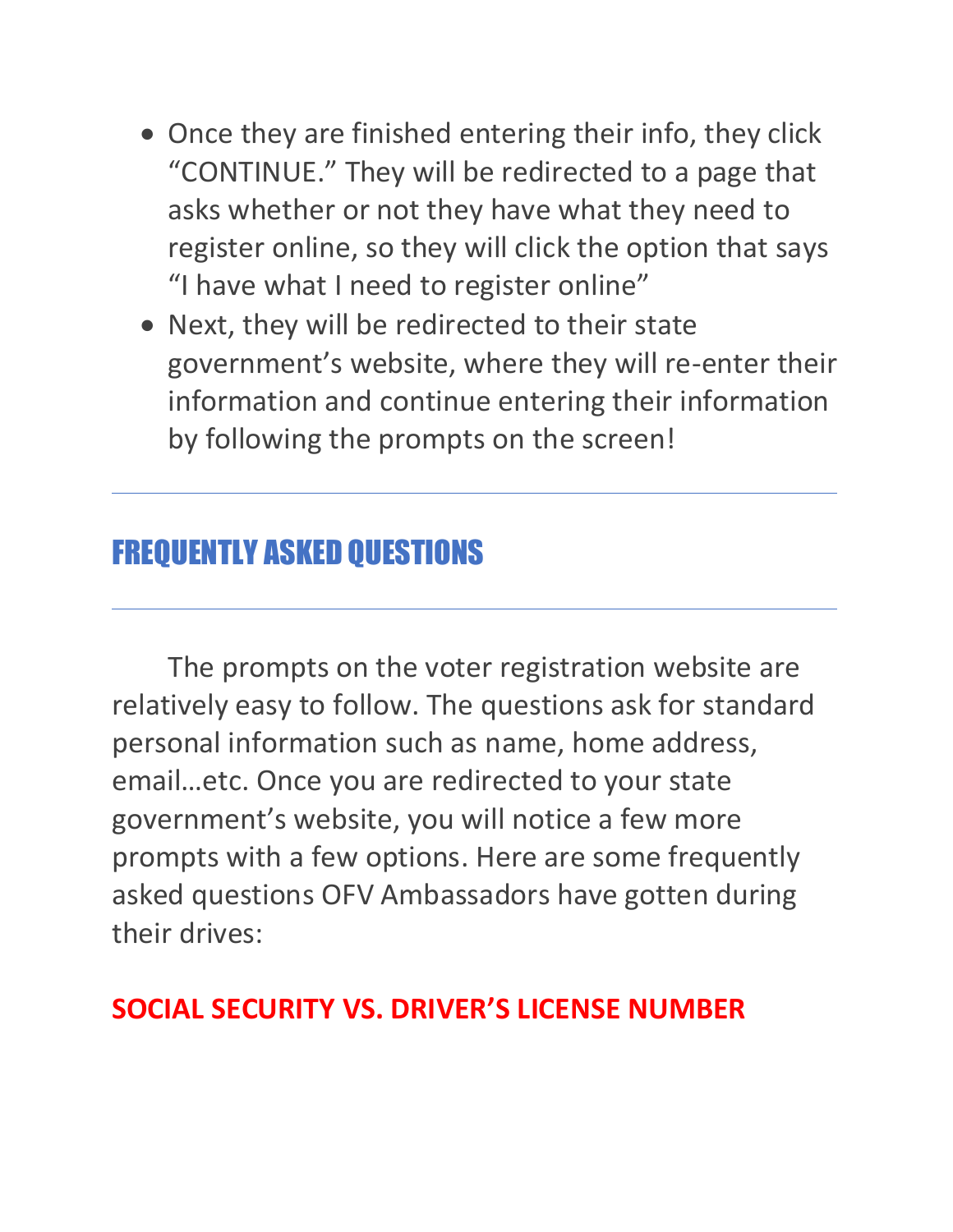## *Do I need both my social security number AND a driver's license in order to register / preregister to vote?*

No, you don't need both. However, you MUST have the last 4 digits of your social security number in order to register (it is used as proof of citizenship).

### *How does using my driver's license help?*

If you have a driver's license, your signature is already on file. So, after you register as an 18-year-old online, you will automatically be added to the voter rolls. Similarly, if pre-registration is available in your state and you are preregistering at 16 or 17 years old, you will automatically be added to the voter rolls on your 18<sup>th</sup> birthday.

### *What if I'm only using my SSN?*

If you're only using the last 4 digits of your SSN, there is one more step to get registered. You will receive a paper in the mail asking for a signature. You will sign this paper and send it back in the mail to complete registration.

NOTE: due to the high volume of mail, make sure if you are registering without a driver's license that you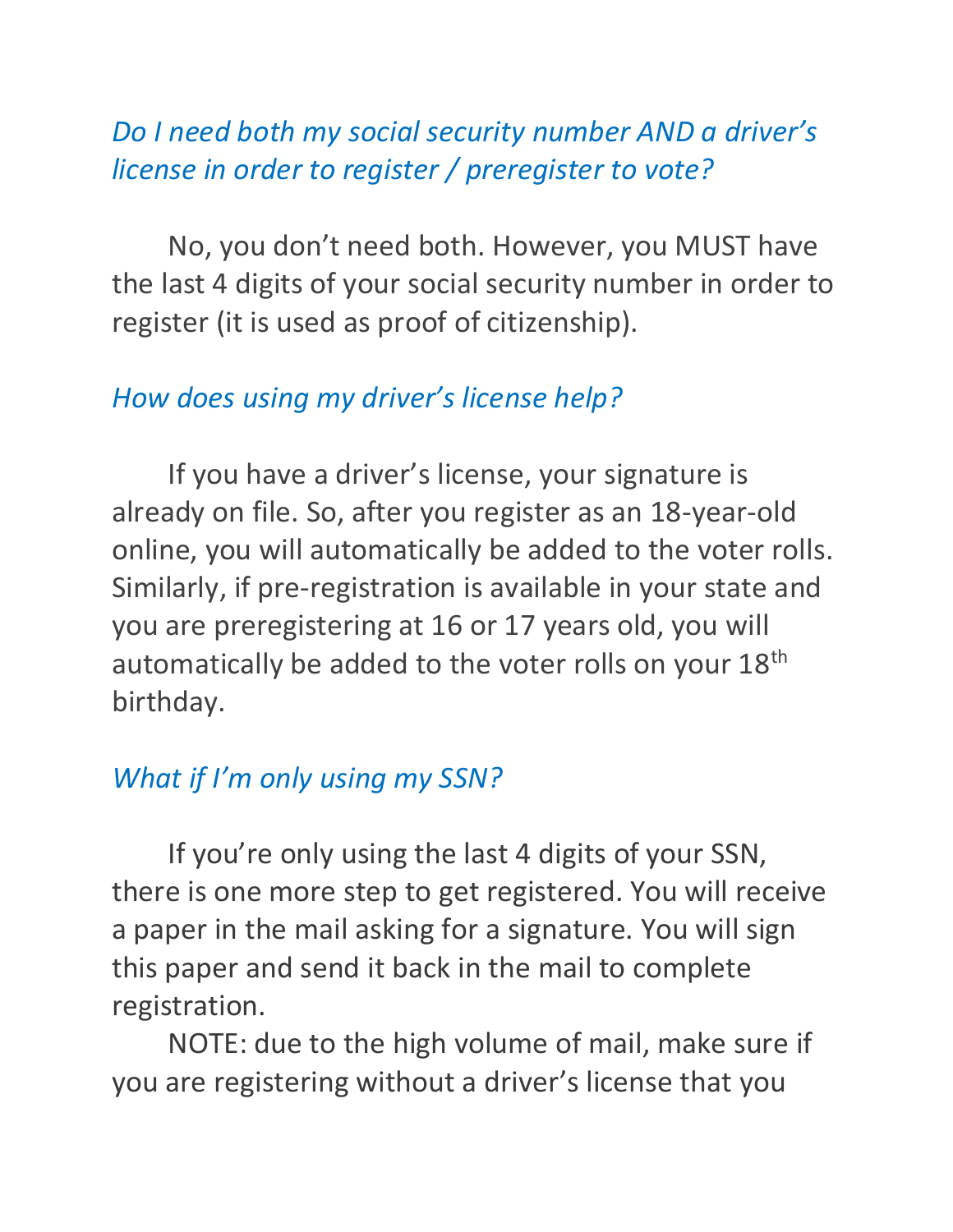register online *at least two weeks* before the registration deadline in your state. Some states have the option of registering up to election day, but many do not. State registration deadlines can be found at: https://www.vote.org/voter-registration-deadlines/

### **VOTING BY MAIL**

You will reach a page on the voter registration option asking whether or not you would like to receive your ballot in the mail. It is a good idea to ALWAYS SELECT "YES" to receive both your ballot and your state voter guide by mail, considering you can vote from anywhere in the country using this option. This is especially helpful for college students who are away from their home polling place during the election season. Even if you will be at home during the election season, you can always either send your ballot in the mail at least 3 weeks before election day, or drop off your physical mailin ballot at your local polling place.

NOTE: It is important to request your mail-in or absentee ballot early before the election. Instructions and schedules for requesting your mail-in ballot in your state can be found at:

<https://www.vote.org/absentee-ballot/>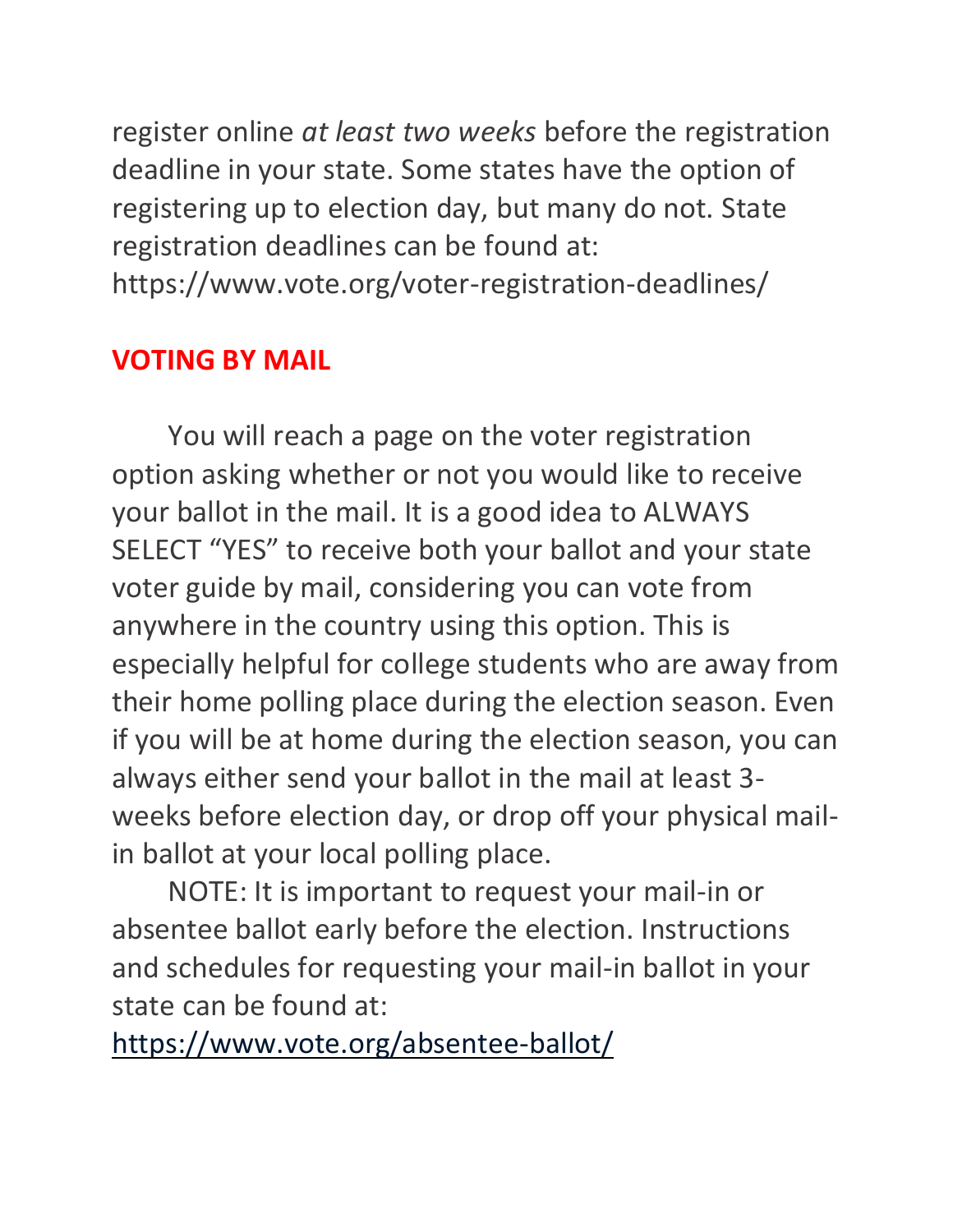## **DID SOMEONE HELP YOU FILL OUT THIS FORM?**

You will reach an option asking this question. For most people, the answer is "NO." This option can frequently be used for individuals with special needs who have the supervision of a parent or guardian while filling out the registration form.

#### **HOW TO DECLARE YOURSELF AN "INDEPENDENT"**

During the general election, you have the option to register as any party, or as an INDEPENDENT, meaning you do not wish to identify under any particular party. There is common confusion about the option "American Independent Party" in the drop-down list. This option WILL NOT register you as an "INDEPENDENT," rather, as a member of the American Independent Party—which is very different. The American Independent Party has its own political affiliations, and a description can be found at:

[https://ballotpedia.org/American\\_Independent\\_Party.](https://ballotpedia.org/American_Independent_Party)

If you do not wish to identify with a political party, simply select the option "DECLINE TO STATE," meaning you decline to state a political party you are affiliated with.

# HELPFUL TIPS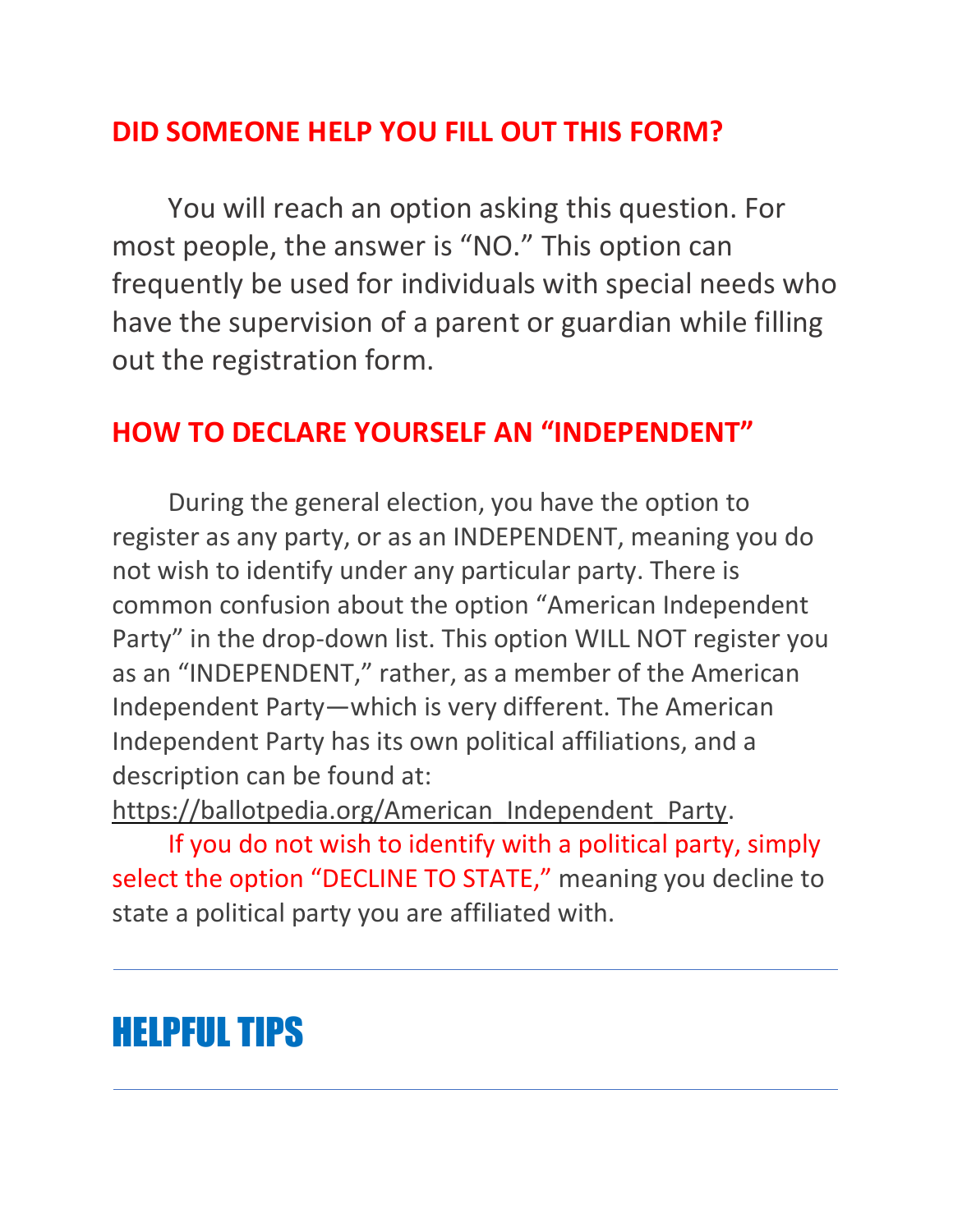- o As an ambassador, always respect the privacy of the people you register. DON'T ask about specific parties people are registering under, or any other personal information that might make your peers uncomfortable.
- oOFV REGISTERS EVERYONE, regardless of political affiliation or lack thereof. The important thing is that we are all using our own voices to contribute to democracy.
- o Familiarize yourself with our frequently asked questions so that you can monitor the drive as a helpful source! This process can be super fun, fulfilling, simple, and QUICK!

## ONCE YOU'VE FINISHED . . .

CONGRATULATE YOURSELF! YOU'VE JUST REGISTERED YOURSELF AND YOUR PEERS TO VOTE! That's a big deal.